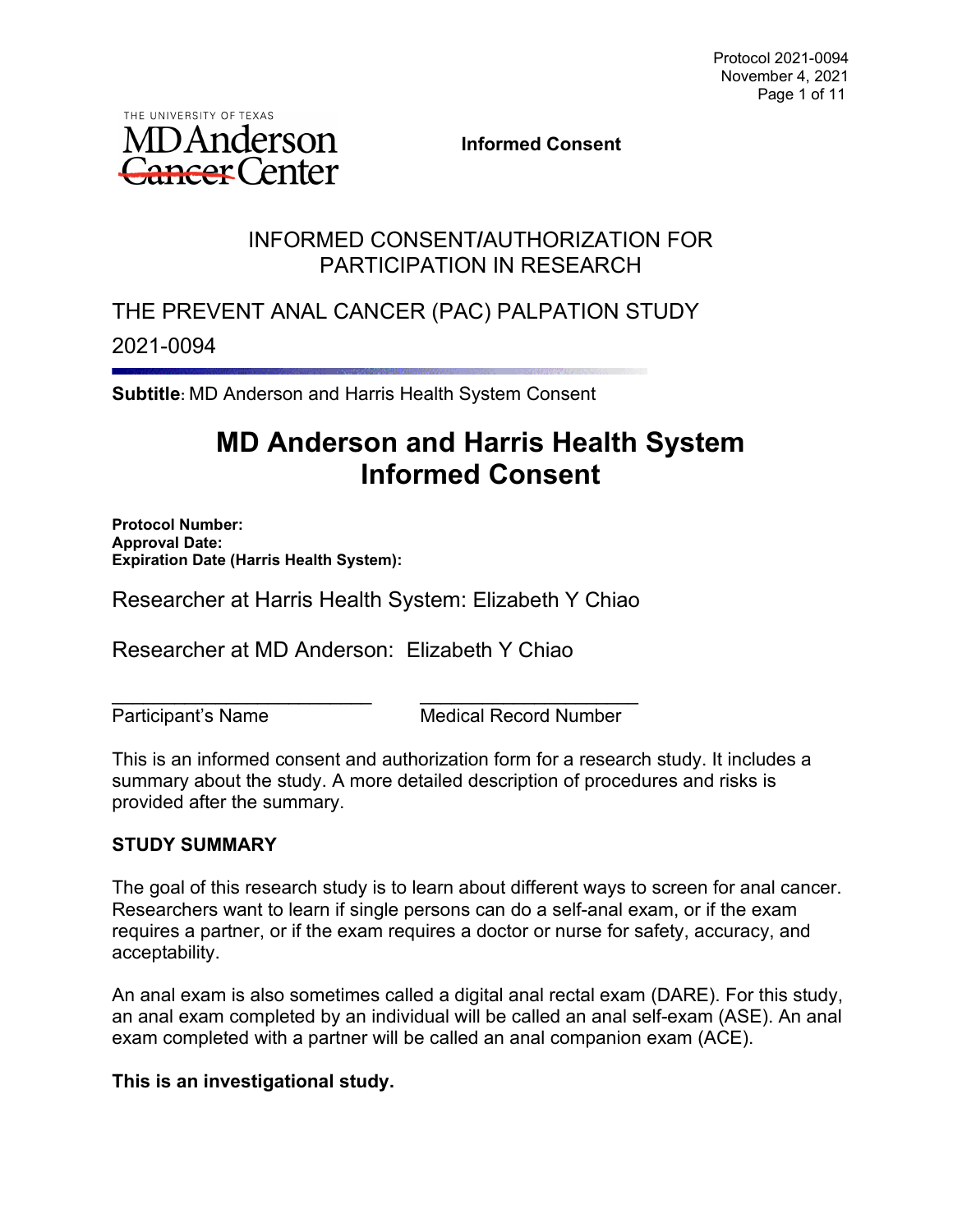Future patients may benefit from what is learned. There may be no benefits to you on this study.

Your participation is completely voluntary. Before choosing to take part in this study, you should discuss with the study team any concerns you may have, including side effects, potential expenses, and time commitment.

You can read a full list of potential side effects below in the Possible Risks section of this consent.

Your participation in this study will last about 6 months.

There are no costs to you for any of the visits or services you receive in this study.

You may choose not to take part in this study. You will not lose any services, benefits or rights you would normally have if you choose to leave the study.

## **1. STUDY DETAILS**

Up to 800 participants will be enrolled in this multicenter study. Up to 250 people will take part in this study at The Harris Health System (Thomas Street Clinic).

If you agree to take part in this study, you will have 2 study visits about 6 months apart. Each visit will last about 90 minutes.

## **Visit 1**

At this first visit, you will have the following tests and procedures:

- You will take a short pre-test on paper or computer that should take about 10 minutes. This will ask you about your demographic information (such as age, sex, sexual orientation) and any diseases that you may have.
	- $\circ$  If you enroll in the study over the phone or by video conference, you will be asked to complete this survey on your phone or a computer before the baseline visit.
	- $\circ$  If you enroll in the study over the phone or by video conference, you will also need to show a photo ID to help the study staff make sure you are the person who agreed to take part in the study (any photo ID will do).
- Your weight, height, and waist size will be measured.

The study staff will then provide you with information about anal warts and anal cancer. They will show you pictures.

The study staff will then use a model to show you how to perform an anal exam. There are 4 steps to an anal exam for single men (3 steps for partners):

- 1) put on exam gloves and lube a finger,
- 2) touch the anal opening and feel for something that doesn't seem normal like a lump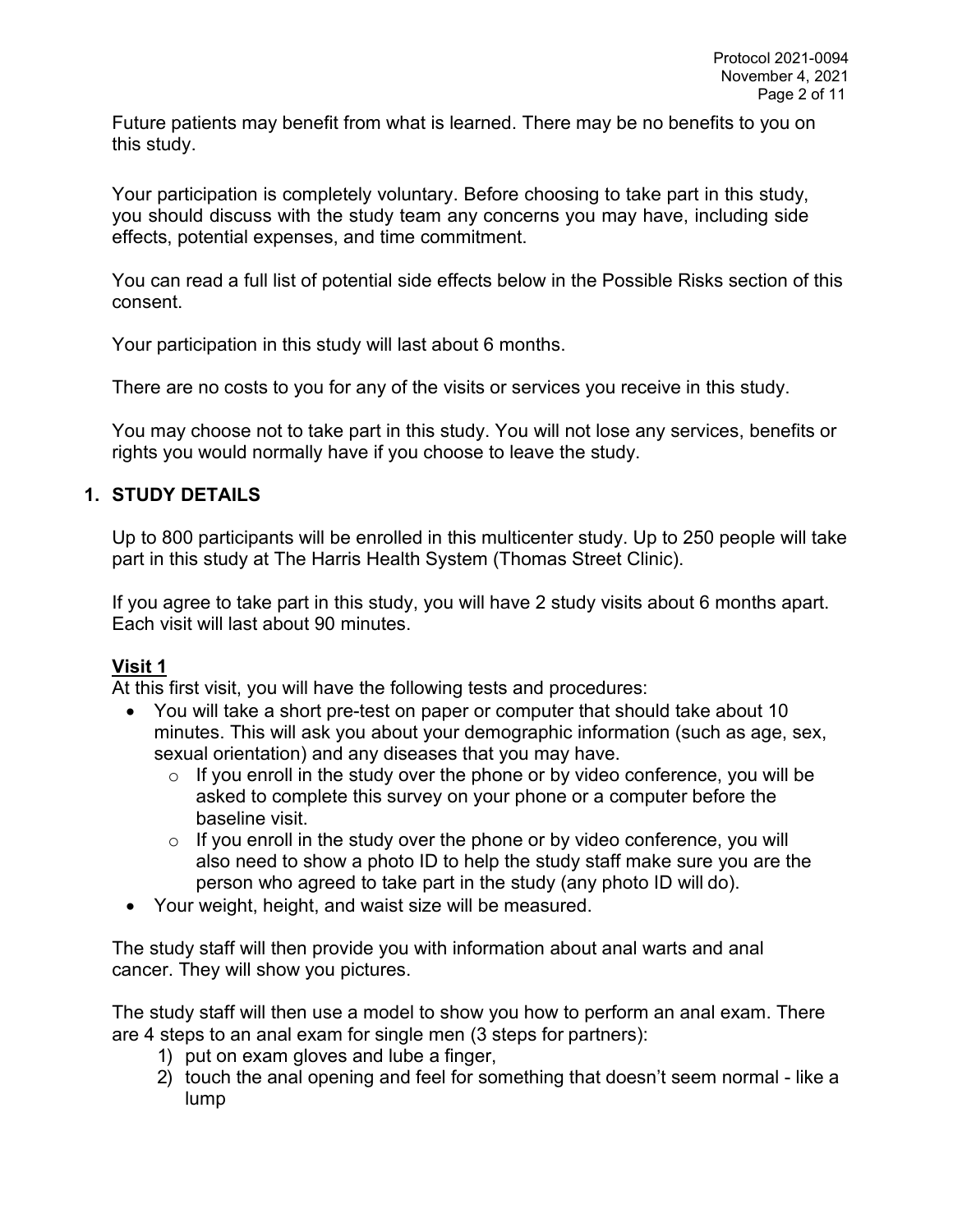- 3) put a finger in the anus to the first knuckle, and feel all around the anus (360°) for anything that does not seem normal, and then push in to the second knuckle and feel again
- 4) (for single men) switch hands and repeat to feel 360° of the anal canal.

The staff will ask you (or your partner, if you enroll as a couple) to demonstrate on the model what you have been taught.

The study staff will collect an anal canal cell sample. The clinician will insert a swab into the anus and twirl it, slowly removing the swab, counting slowly to ten, and applying pressure to the anal canal walls. This sample will be shipped to the coordinating site, the Medical College of Wisconsin, where it will be stored for possible future testing to help develop and test better methods for diagnosing anal cancer. The sample will be stored with a study code and will not contain any identifiers (meaning the sample will not be linked to you).

The doctor/nurse will then give you an anal exam, which will include looking at your anus for disease and gently inserting an index finger to find out if you have anything abnormal in your anal canal. The doctor/nurse will later tell you the results.

If you enroll in the study as an individual, the doctor/nurse will then leave you in private and you will perform the ASE on yourself just as you have been taught to do. When you are done, you will write down your results. If you enroll with a partner, your partner will perform an ACE on you and then you will switch.

Then, the doctor/nurse will come back in and give you the results of the anal exam that they did. If the doctor found something that wasn't normal, then the doctor/nurse will refer you for treatment or help you find treatment.

After you receive the results, you will complete a questionnaire about the experiences with the exam/study. The questionnaire should take no more than 10 minutes.

You may also be asked to take part in a 15-minute interview in which you will be asked about your feelings about the exam and any anxiety you may have or have had. A study team member will let you know if you are chosen for the interview. The interview will be audio-recorded. The study staff will not ask you about any information that can identify you in the interview, or which could identify anyone in your social network. You will be reminded not to say anything that could identify you or your social network in order to keep the interviews confidential. At the end of the study, the audiorecordings will be destroyed.

After you have completed the visit, the study team will schedule your Visit 2 in about 6 months. You will also then be randomly assigned (as in the flip of a coin) to 1 of 2 groups.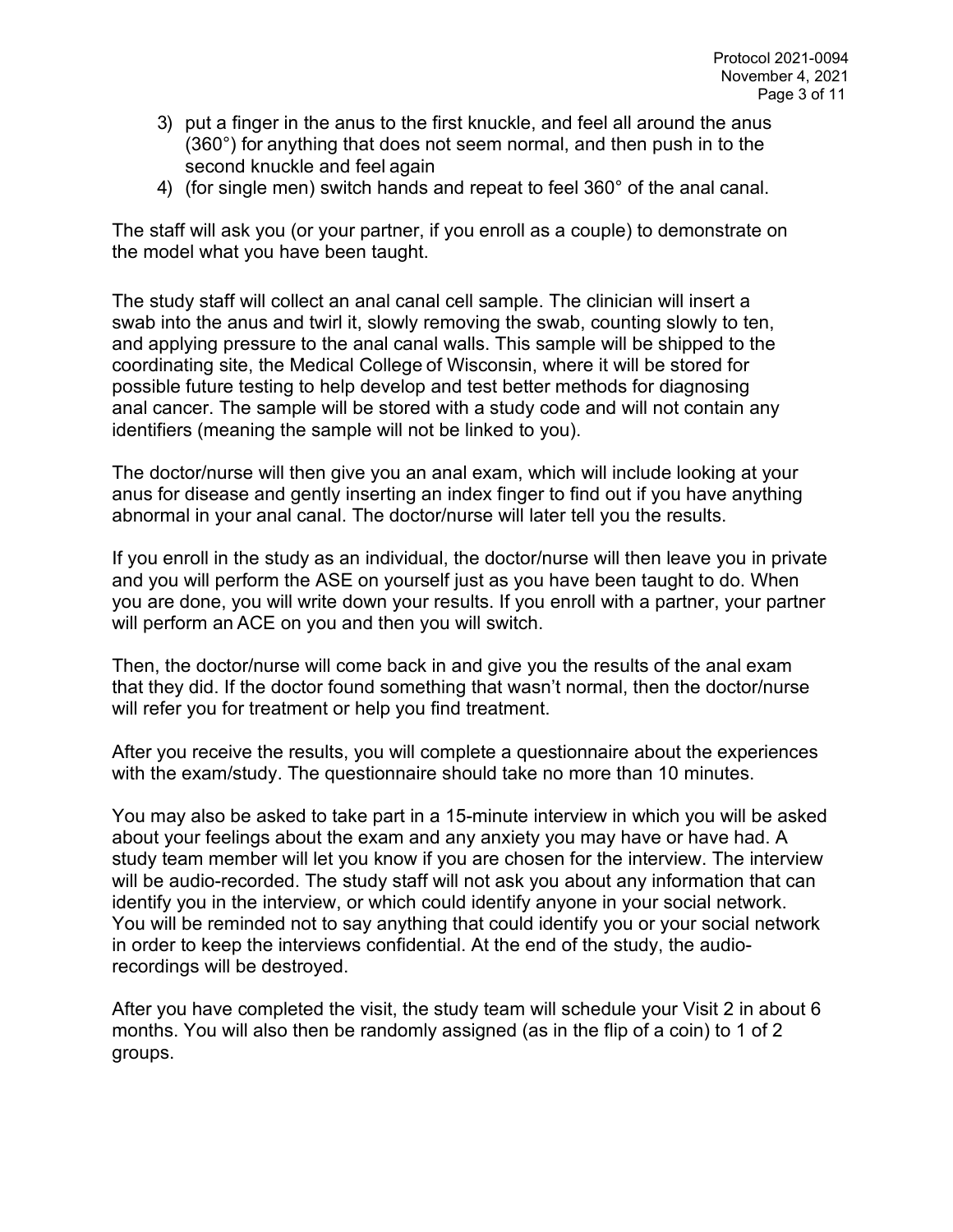- If you are in Group 1, you will be called 2 and 4 months after Visit 1 and reminded to perform anal exams at home. You will also be given a diary in which you can record your results.
- If you are in Group 2, you will not be called and will not receive a diary.

## **Visit 2**

Two (2) weeks before your scheduled visit, the study staff will contact you to confirm the Visit 2 appointment time, give instructions for the pre-visit anal exam, and how to report the result.

You will complete the Visit 2 pre-exam computer-assisted self-interview before coming to the clinic for Visit 2. You will be asked to do the anal exam at home within 24 hours before the Visit 2 in-clinic visit.

At your second visit, the same procedures from Visit 1 will be performed (except the ASE/ACE). You may again be asked to participate in a 15-minute interview. A study team member will let you know if you are chosen for the interview.

### **Other Information**

The doctor in charge of this study, Dr. Elizabeth Chiao, may decide to take you off the study without your consent if:

- You are unable to meet the requirements of the study or your medical condition changes;
- New information becomes available that shows that participation in this study is not in your best interest; or
- If the study is stopped.

After you sign consent, a staff member from Medical College of Wisconsin (MCW), the coordinating center for the study, may attend one of the study visits. The MCW staff member may assist with taking body measurements and will observe the training session and study interviews. This would be for training purposes. You may choose that the MCW staff member does not attend the visit, or that he/she leaves the visit at any point.

## **2. POSSIBLE RISKS**

While on this study, you are at risk for side effects. You should discuss these with the study doctor. The known side effects are listed in this form, but they will vary from person to person.

The doctor/nurse will perform an **anal canal swabbing** on you. The insertion of the swab may be slightly uncomfortable, and he/she will rotate it gently to collect the sample.

You may also feel uncomfortable during the **ASE/ACE**.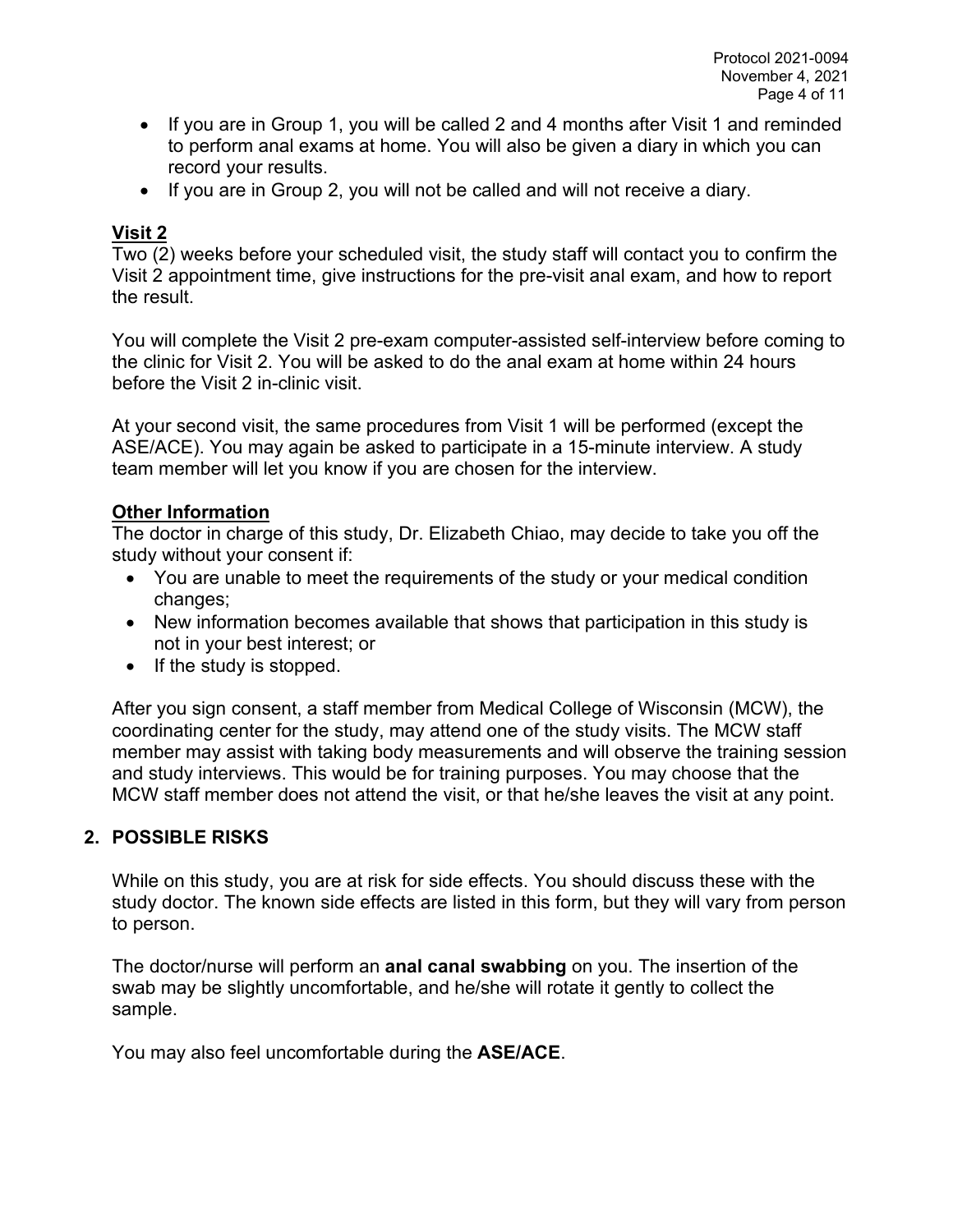**Questionnaires** may contain questions that are sensitive in nature. You may refuse to answer any question that makes you feel uncomfortable. If you have concerns about completing the questionnaire, you are encouraged to contact your doctor or the study chair.

Any time information is collected about you there is a potential risk for **loss of confidentiality**. However, the researchers will make every effort to keep your information confidential. Please see the "Authorization for Use and Disclosure of Protected Health Information (PHI)" section below for more information.

This research is covered by a Certificate of Confidentiality (CoC) from the National Institutes of Health. The researchers with this CoC may not disclose or use information that may identify you in any federal, state, or local civil, criminal, administrative, legislative, or other action, suit, or proceeding, or be used as evidence, for example, if there is a court subpoena, unless you have consented for this use. Information protected by this CoC cannot be disclosed to anyone else who is not connected with the research except, if there is a federal, state, or local law that requires disclosure (such as to report child abuse or communicable diseases but not for federal, state, or local civil, criminal, administrative, legislative, or other proceedings, see below).

The CoC cannot be used to refuse a request for information from personnel of the United States federal or state government agency sponsoring the project that is needed for auditing or program evaluation. You should understand that a CoC does not prevent you from voluntarily releasing information about yourself or your involvement in this research. If you want your research information released to an insurer, medical care provider, or any other person not connected with the research, you must provide consent to allow the researchers to release it.

The CoC will not be used to prevent disclosure for any purpose you have consented to.

This study may involve unpredictable risks to the participants.

#### **3. COSTS AND COMPENSATION**

In the event of injury resulting from this research, MD Anderson and/or the Harris Health System are not able to offer financial compensation nor to absorb the costs of medical treatment. However, necessary facilities, emergency treatment, and professional services will be available to you, just as they are to the general community. You should report any injury to Dr. Elizabeth Y. Chiao at 713-792-1860 and to the MD Anderson IRB at 713-792-6477. You may also contact the Chair of MD Anderson's IRB at 713-792- 6477 with questions about study-related injuries. By signing this consent form, you are not giving up any of your legal rights.

Certain tests, procedures, and/or drugs that you may receive as part of this study may be without cost to you because they are for research purposes only. However, your health care plan and/or you may be financially responsible for the cost of care and treatment of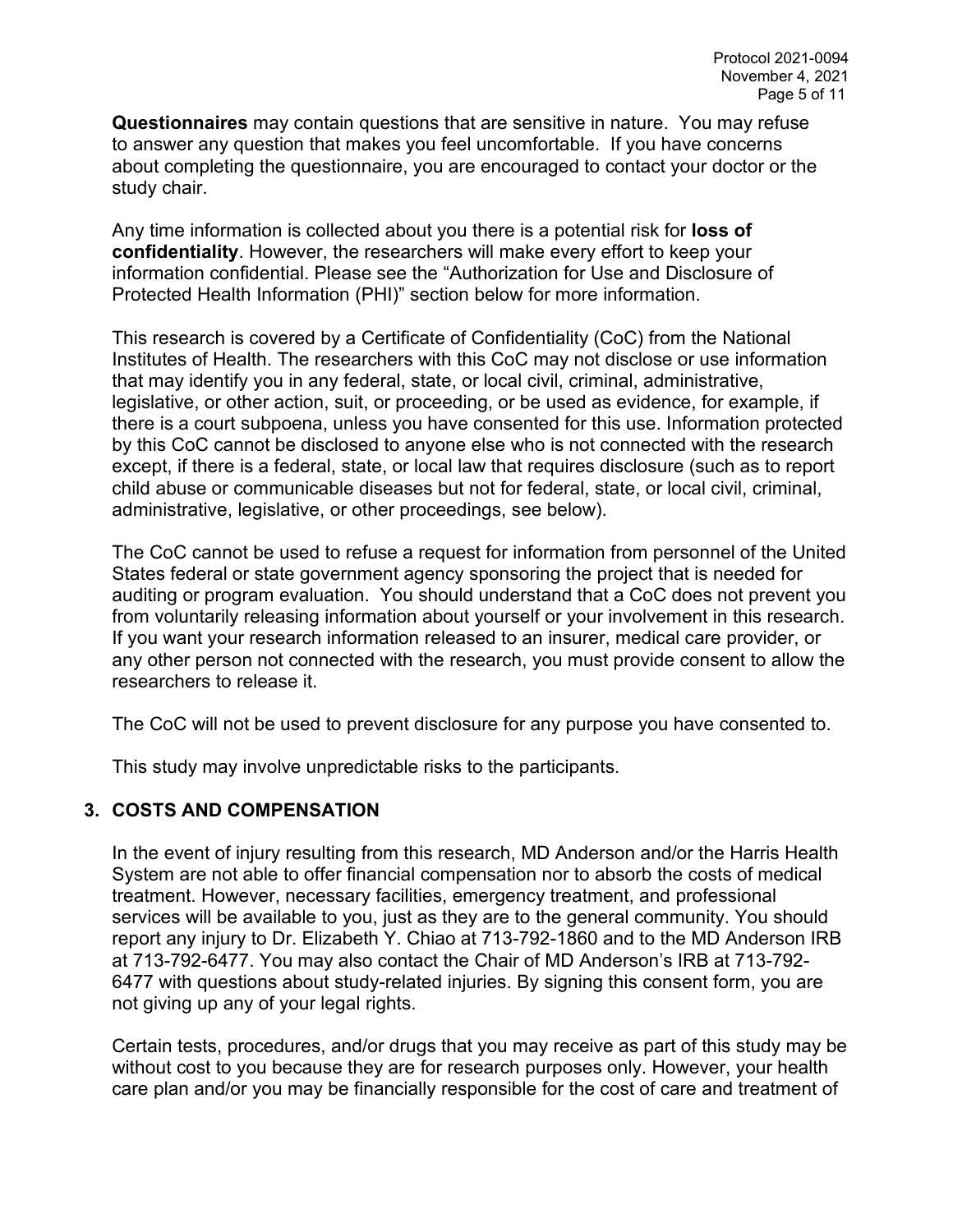any complications resulting from the research tests, procedures, and/or drugs. Standard medical care that you receive under this research study will be billed to your health care plan and/or you in the ordinary manner. Before taking part in this study, you may ask about which parts of the research-related care may be provided without charge, which costs your health care plan may pay for, and which costs may be your responsibility. You may ask that a financial counselor be made available to you to talk about the costs of this study.

Samples that are collected from you in this study may be used for the development of treatments, devices, new drugs, or patentable procedures that may result in commercial profit.

There are no plans to compensate you for any patents or discoveries that may result from your participation in this research.

You will receive a \$50 gift card for participating in the first study visit. You will receive an additional \$80 gift card for participating in the second study visit. If you attend both study visits, you will receive a total of \$130, paid in gift cards.

### **Additional Information**

- 4. You may ask the researchers (Dr. Elizabeth Y Chiao, at 713-792-1860 any questions you have about this study. You may also contact the Chair of MD Anderson's Institutional Review Board (IRB - a committee that reviews research studies) at 713-792-6477 with any questions that have to do with this study or your rights as a study participant.
- 5. You may choose not to take part in this study without any penalty or loss of benefits to which you are otherwise entitled. You may also withdraw from participation in this study at any time without any penalty or loss of benefits. If you decide you want to stop taking part in the study, it is recommended for your safety that you first talk to your doctor. If you withdraw from this study, you can still choose to be treated at MD Anderson and the Harris Health System.
- 6. This study or your participation in it may be changed or stopped without your consent at any time by the researcher, National Cancer Institute, the U.S. Food and Drug Administration (FDA), the Office for Human Research Protections (OHRP), or the IRB of MD Anderson.
- 7. You will be informed of any new findings or information that might affect your willingness to continue taking part in the study, including the results of all of your standard tests performed as part of this research, and you may be asked to sign another informed consent and authorization form stating your continued willingness to participate in this study.
- 8. MD Anderson and the Harris Health System may benefit from your participation and/or what is learned in this study.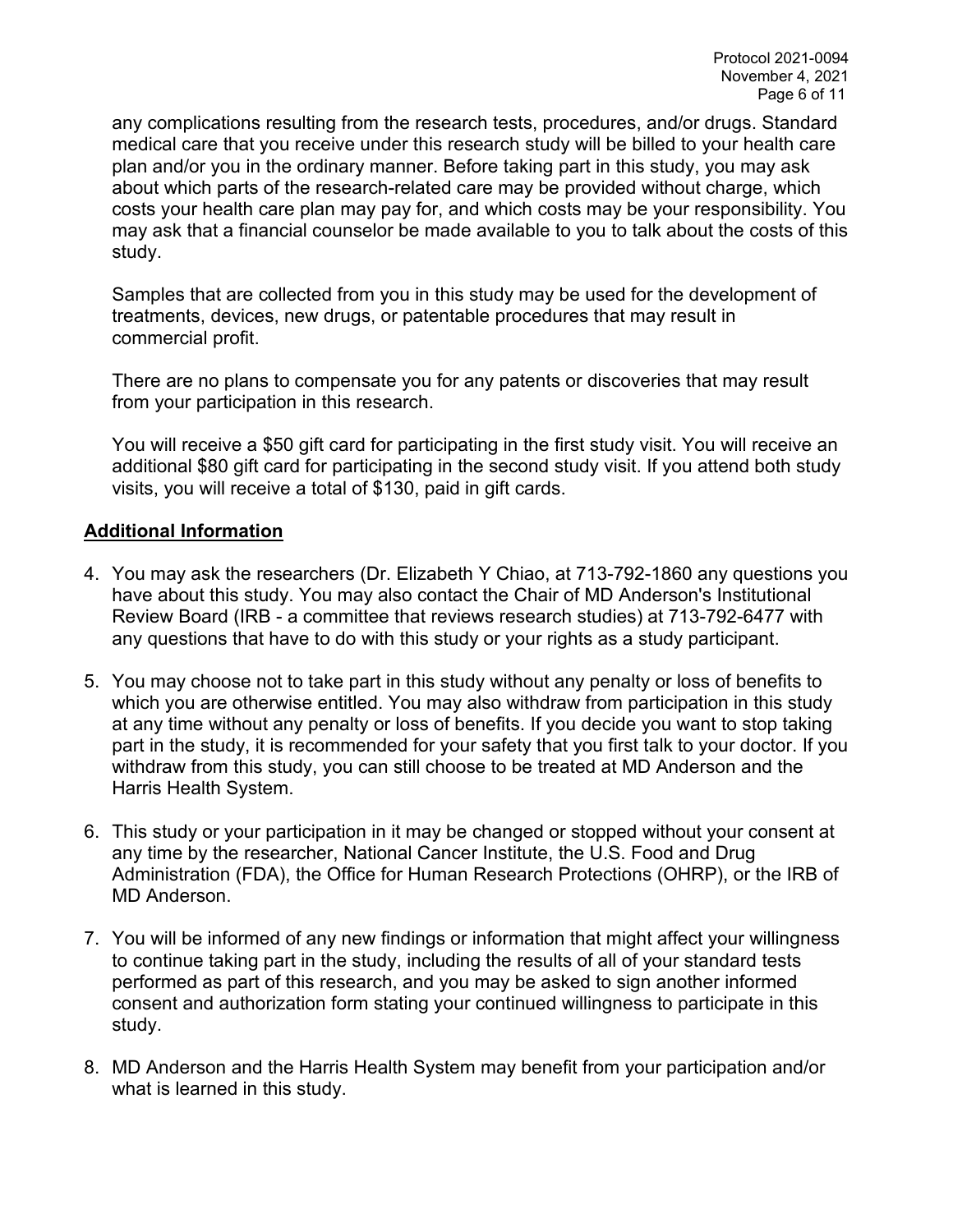- 9. This study is sponsored and/or supported by: National Cancer Institute.
- 10. In a medical emergency, you may be cared for by someone who has a financial interest with the study sponsor(s)/supporter. If you have any questions about this, you may call the IRB at 713-792-6477.

#### **Future Research**

#### **Data**

Your personal information is being collected as part of this study. These data may be used by researchers at MD Anderson, the Harris Health System, the Medical College of Wisconsin, and National Cancer Institute, and/or shared with other researchers and/or institutions for use in future research.

#### **Samples**

Anal canal cell samples will be collected from you as part of this study. Researchers at MD Anderson, the Medical College of Wisconsin, the Harris Health System, and/or the National Cancer Institute, may be used in future research.

Before being used or shared for future research, every effort will be made to remove your identifying information from any data and/or research samples. If all identifying information is removed, you will not be asked for additional permission before future research is performed.

In some cases, all of your identifying information may not be removed before your data or research samples are used for future research. If future research is performed at MD Anderson and/or the Harris Health System, the researchers must get approval from the Institutional Review Board (IRB) of MD Anderson before your data and/or research samples can be used. At that time, the IRB will decide whether or not further permission from you is required. The IRB is a committee of doctors, researchers, and community members that is responsible for protecting study participants and making sure all research is safe and ethical.

If this research is not performed at MD Anderson and/or the Harris Health System, MD Anderson and/or the Harris Health System will not have oversight of any data and/or samples.

#### **Genetic Research**

Research samples collected from you as part of this study may be used for genetic research, which may include whole genome sequencing. Whole genome sequencing is a type of testing in which researchers study your entire genetic makeup (DNA). This may help researchers learn how changes in the ordering of genes may affect a disease or response to treatment. If genetic research is done with your samples, those who have access to those samples may be able to identify you. The results of this research may also be able to be linked to you.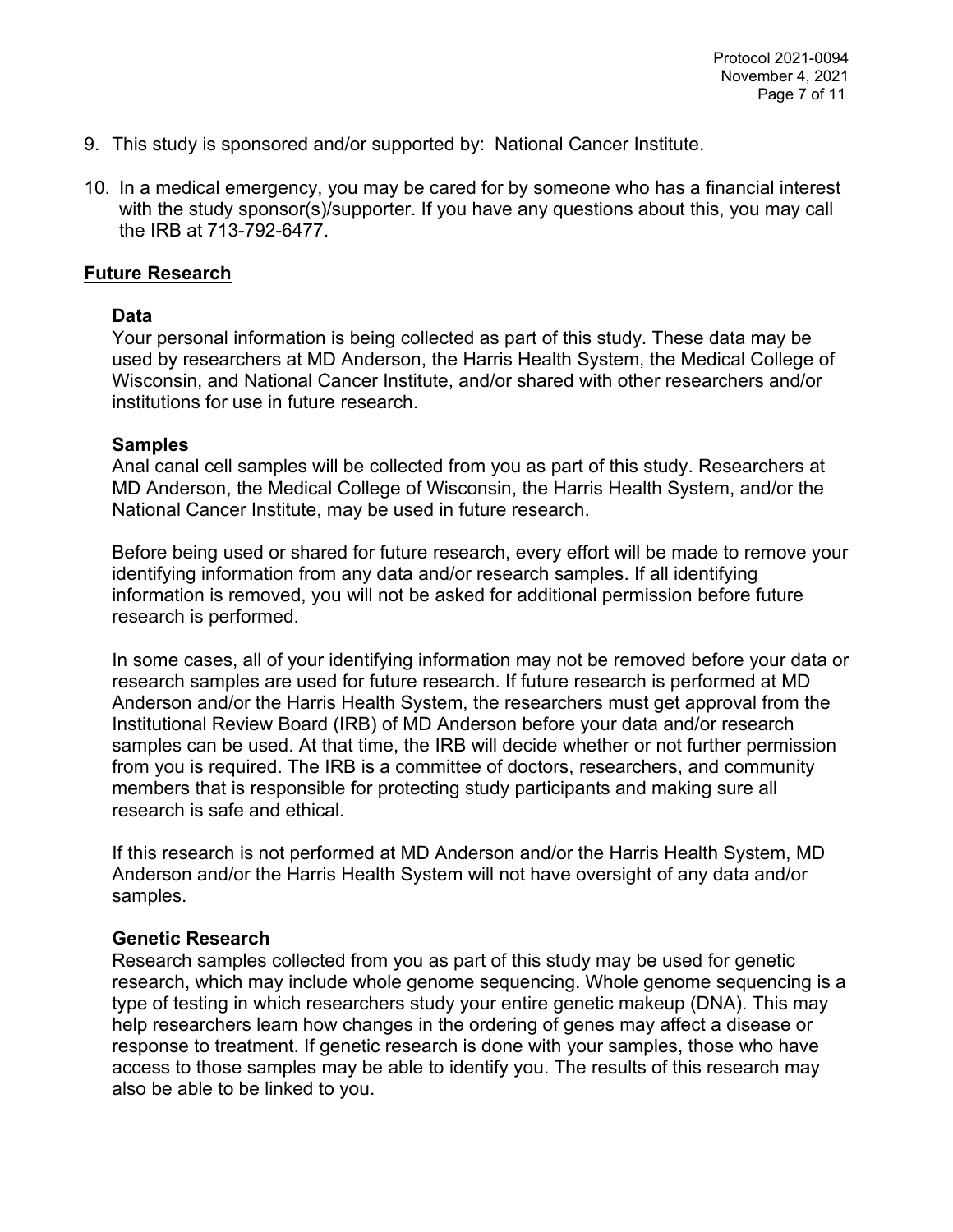## **Authorization for Use and Disclosure of Protected Health Information (PHI):**

- A. During the course of this study, MD Anderson and the Harris Health System will be collecting and using your PHI, including identifying information, information from your medical record, and study results. For legal, ethical, research, and safety-related reasons, your doctor and the research team may share your PHI with:
	- Federal agencies that require reporting of clinical study data (such as the FDA, National Cancer Institute [NCI], and OHRP)
	- The IRB and officials of MD Anderson
	- Officials at the Harris Health System and the Harris Health System Research and Sponsored Programs Department
	- National Cancer Institute, who is a sponsor or supporter of this study, and/or any future sponsors/supporters of the study
	- The National Institute of Health (NIH)
	- Medical College of Wisconsin, University of Texas Health Science Center, University of Chicago
	- Study monitors and auditors who verify the accuracy of the information
	- Individuals who put all the study information together in report form

Study sponsors and/or supporters receive limited amounts of PHI. They may also view additional PHI in study records during the monitoring process. MD Anderson's contracts require sponsors/supporters to protect this information and limit how they may use it.

The anal canal cell sample will be shipped to the coordinating site, the Medical College of Wisconsin, where it will be stored for possible future molecular testing. The sample will be stored with a study code and will not contain any identifiers.

- B. Signing this consent and authorization form is optional but you cannot take part in this study or receive study-related treatment if you do not agree and sign.
- C. MD Anderson and the Harris Health System will keep your PHI confidential when possible (according to state and federal law). However, in some situations, the FDA could be required to reveal the names of participants.

Once disclosed outside of MD Anderson and the Harris Health System, federal privacy laws may no longer protect your PHI.

D. The permission to use your PHI will continue indefinitely unless you withdraw your authorization by sending or faxing your request in writing. For MD Anderson participants, instructions on how to do this can be found in the MD Anderson Notice of Privacy Practices (NPP). You may contact the Chief Privacy Officer of MD Anderson at 713-745- 6636 with questions about how to find the NPP. For Harris Health participants, send or fax your request in writing to:

Fax: (713) 873-4141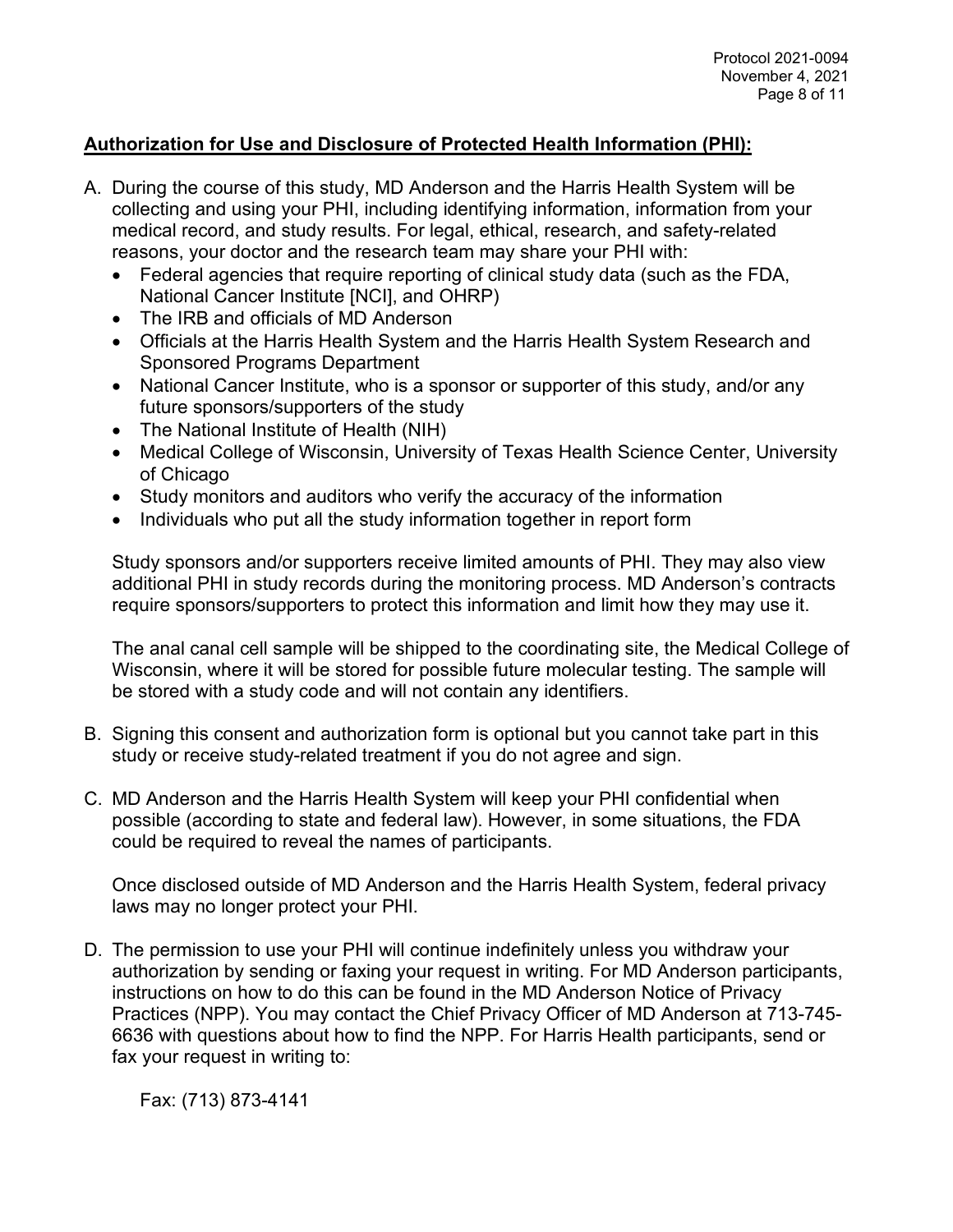Mailing Address: 2015 Thomas St, Houston, TX, 77009.

If you withdraw your authorization, the data collected about you up to that point can be used and included in data analysis, but no further information about you will be collected.

E. A description of this clinical trial will be available on http://www.ClinicalTrials.gov, as required by U.S. Law. This Web site will not include information that can identify you. At most, the Web site will include a summary of the results. You can search this Web site at any time.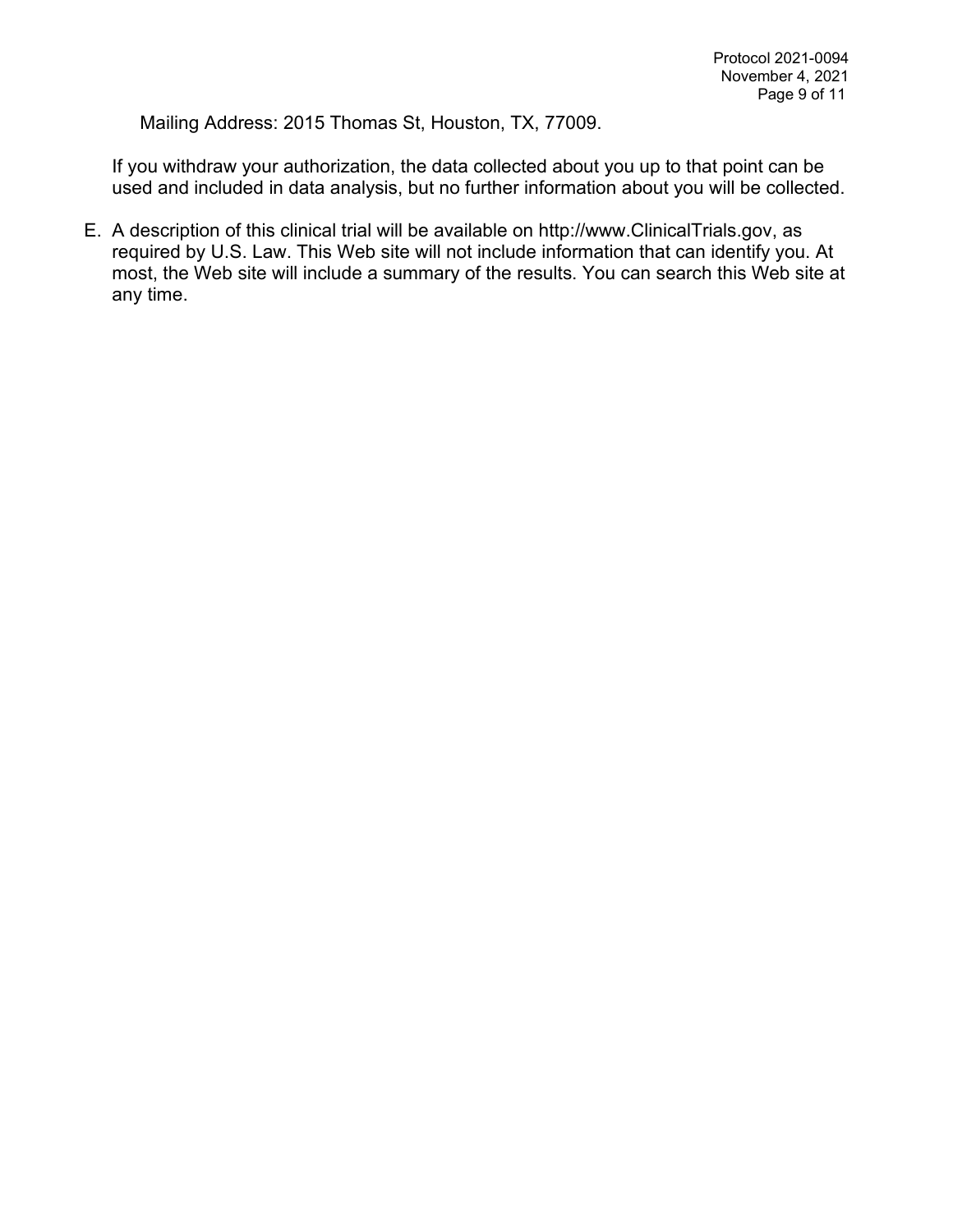#### **CONSENT/AUTHORIZATION**

I understand the information in this consent form. I have had a chance to read the consent form for this study, or have had it read to me. I have had a chance to think about it, ask questions, and talk about it with others as needed. I give the researcher permission to enroll me on this study. By signing this consent form, I am not giving up any of my legal rights. I will be given a signed copy of this consent document.

#### **\_\_\_\_\_\_\_\_\_\_\_\_\_\_\_\_\_\_\_\_\_\_\_\_\_\_\_\_\_\_\_\_\_\_\_\_\_\_\_ \_\_\_\_\_\_\_** SIGNATURE OF PARTICIPANT **EXECUTE A SIGNATURE OF PARTICIPANT**

#### **\_\_\_\_\_\_\_\_\_\_\_\_\_\_\_\_\_\_\_\_\_\_\_\_\_\_\_\_\_\_\_\_\_\_\_\_\_\_\_\_** PRINTED NAME OF PARTICIPANT

## **LEGALLY AUTHORIZED REPRESENTATIVE (LAR)**

The following signature line should only be filled out when the participant does not have the capacity to legally consent to take part in the study and/or sign this document on his or her own behalf.

SIGNATURE OF LAR DATE

## PRINTED NAME and RELATIONSHIP TO PARTICIPANT

## **WITNESS TO CONSENT**

I was present during the explanation of the research to be performed under Protocol 2021- 0094.

**\_\_\_\_\_\_\_\_\_\_\_\_\_\_\_\_\_\_\_\_\_\_\_\_\_\_\_\_\_\_\_\_\_\_\_\_\_\_\_\_\_\_\_\_\_\_\_\_\_\_\_\_\_ \_\_\_\_\_\_\_\_\_** SIGNATURE OF WITNESS TO THE VERBAL CONSENT DATE PRESENTATION (OTHER THAN PHYSICIAN OR RESEARCHER) A witness signature is only required for vulnerable adult participants. If witnessing the assent of a pediatric participant, leave this line blank and sign on the witness to assent page instead.

PRINTED NAME OF WITNESS TO THE VERBAL CONSENT

## **PERSON OBTAINING CONSENT**

I have discussed this research study with the participant and/or his or her authorized representative, using language that is understandable and appropriate. I believe that I have fully informed this participant of the nature of this study and its possible benefits and risks and that the participant understood this explanation.

PERSON OBTAINING CONSENT EXAMPLE THE RESON OF DATE

#### **\_\_\_\_\_\_\_\_\_\_\_\_\_\_\_\_\_\_\_\_\_\_\_\_\_\_\_\_\_\_\_\_\_\_\_\_\_\_\_\_\_\_\_\_\_\_** PRINTED NAME OF PERSON OBTAINING CONSENT

IRB Number: 2021-0094 Approval Date: 03-22-2022 Expiration Date: 02-06-2023

**\_\_\_\_\_\_\_\_\_\_\_\_\_\_\_\_\_\_\_\_\_\_\_\_\_\_\_\_\_\_\_\_\_\_\_\_\_\_\_\_\_\_\_\_ \_\_\_\_\_\_\_\_\_**

**\_\_\_\_\_\_\_\_\_\_\_\_\_\_\_\_\_\_\_\_\_\_\_\_\_\_\_\_\_\_\_\_\_\_\_\_\_\_\_\_\_\_\_\_\_\_\_\_\_\_\_\_\_ \_\_\_\_\_\_\_\_\_**